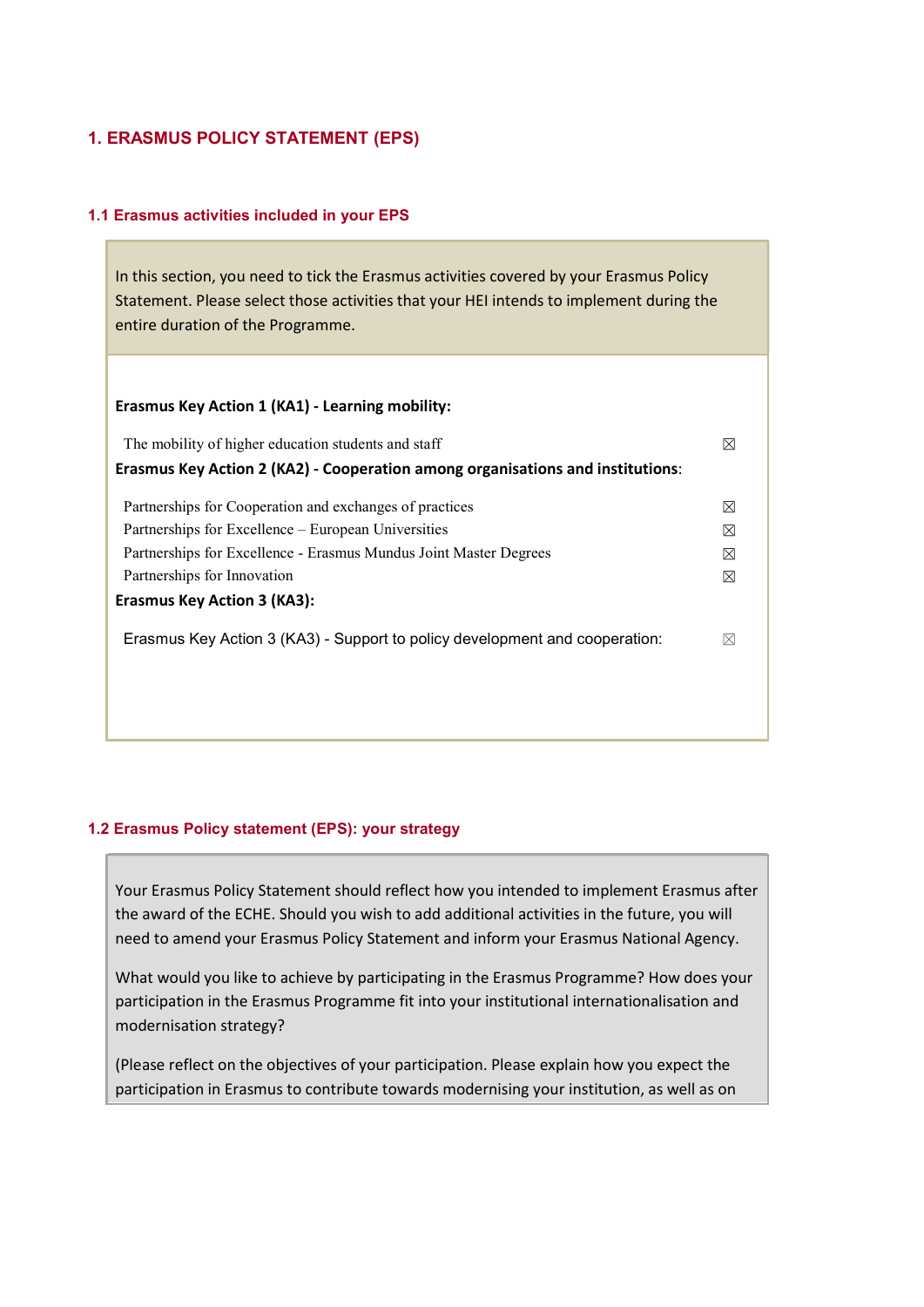the goal of building a European Education Area1 and explain the policy objectives you intend to pursue).

Original language (and translation into EN, FR or DE if the EPS is not in one of these languages)

The University of Ferrara (Unife) has been participating in the Erasmus+ programme since 1990: it is recognised as a catalyst for progressive and constant impulse to students' teaching and technical-administrative staff's mobility. The exchange and comparison with other universities of European and non-European countries allows to build a training context whose effects on employment and cultural enrichment are evident in the improvement of teaching research and learning quality. In particular, the main objective of this mobility project is precisely to foster meeting and exchanging different methods and knowledge with reference to a shared field of study.

Like all Italian universities, the University Quality Presidium set up an accurate monitoring system in order to meet the quality requirements of the accreditation process imposed by the Ministry of University: in-progress checks and a periodic review of the degree programmes are carried out for this purpose. In addition, every three years a Strategic Plan is defined and updated annually.

In the Three-Year Strategic Plan 2020/2022, one of the priority objectives is the internationalization of teaching through the strengthening of English language courses, the activation of double and joint degrees, the increase of students with foreign degrees, the improvement of international communication and reception services (in this regard it should be noted that the new University website went online at the end of 2019 and includes special sections dedicated to internationalization). The objective of developing a dual internationalization (at home and in mobility) is aimed at spreading a more inclusive and multicultural environment/context.

With a view to building an European Education Area, Unife will offer simple and safe online administrative procedures to all students, these are also useful for increasing their international mobility. Indeed, most of the student bureaucratic processes have been digitized. In addition, 2020 has seen the implementation of a software for managing the outgoing student mobility with an interface that includes both students participating in mobility programmes and Erasmus Academic Coordinators. This program will allow for elimination of all hard-copy documents and for a precise monitoring of student mobility from the outset of the bilateral agreement between the universities to the conclusion of the mobility with exam recognition, passing through the phases of the call for application, the assignment of the goal and the grant, the preparation of mobility contracts and the management of learning agreements.

 $\overline{a}$ 

<sup>&</sup>lt;sup>1</sup> For more information on the priorities of the European Education Area, such as recognition, digital skills, common values and inclusive education, please consult the following website: https://ec.europa.eu/education/education-in-theeu/european-education-area\_en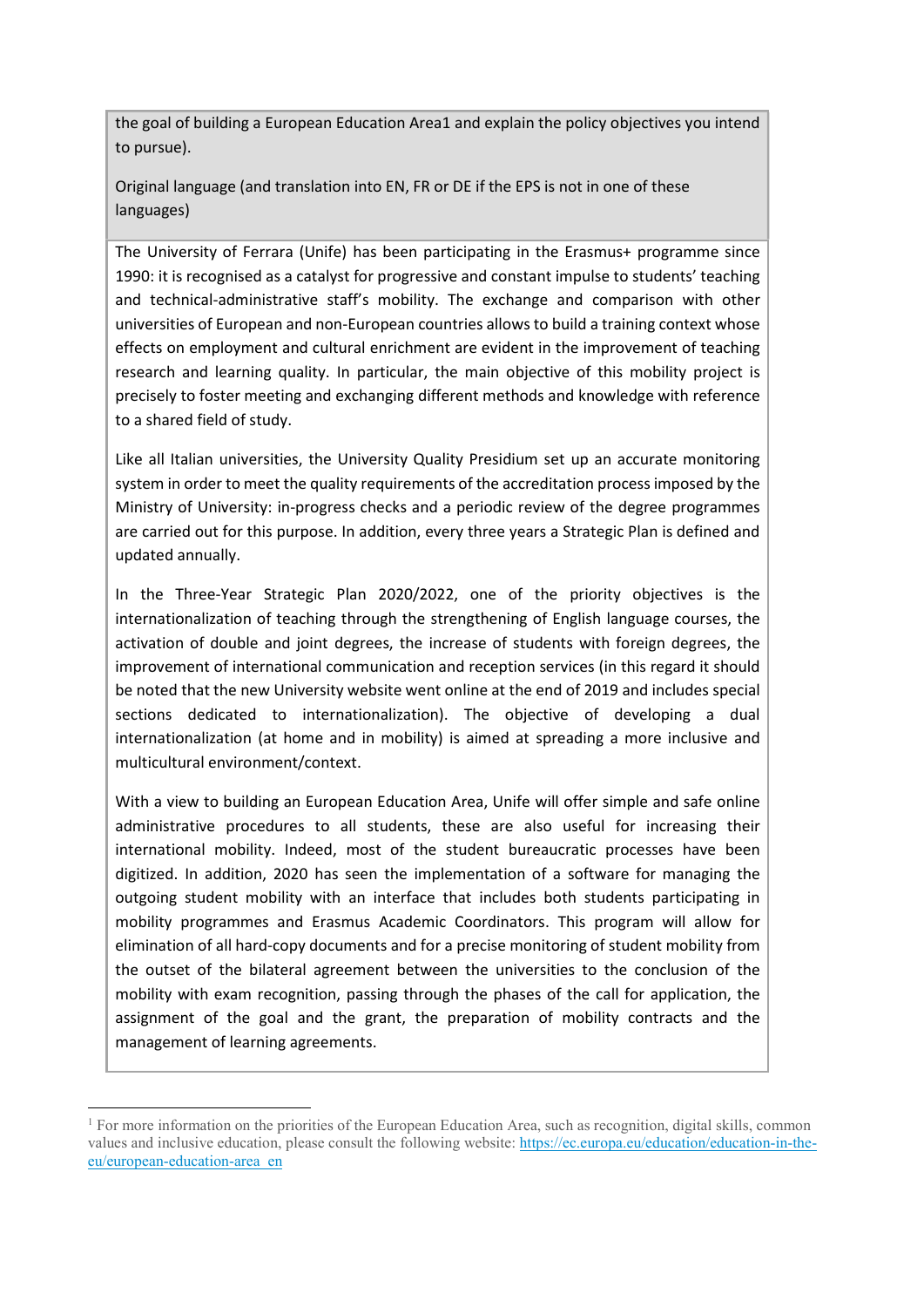It is a priority of our University to put the student at the center, encouraging a strong personalization of his academic path.

From its foundation, the university pursues forms of cooperation to promote knowledge and mutual enrichment between cultures, exchange of students and staff, to develope international networks of teaching and research. The exchange and comparison with other universities cause, among its long-term effectsbetter employment and employability outcomes in different fields.

The University of Ferrara aims to increase and improve the quality of training, by providing a larger offer and more training opportunities within the first, second and third cycles, all this through international collaboration. This will increase not only the number of graduates but also the number of research staff members (in particular in PhD and post-doc research). It should be noted that the University of Ferrara, with its policies, has actively fostered the internationalization of its doctoral programmes in recent years. For this reason, we intend to diversify the opportunities for international cooperation through a correct management and agreement mapping of. We set out to do so with the help of the abovementioned management system that is currently being implemented and includes an agreement management module.

In addition, every year Unife issues several European mobility calls for application within the Erasmus Programme and non-European ones within "Atlante", the University mobility programme to non-EU countries.

Participating in the extra-European training system represents an important thrust for updating and innovation; it allows to compare different educational and training projects and to verify the impact of these projects in the work field. In particular, within trainership experiences, these actions make it possible to refine and improve the quality and relevance of the training courses offered. We plan to to extend future funding requests to non-European target countries too.

The concept of internationalization is supported through two fundamental pillars: incoming students and outgoing professors. This provides a solid starting point for the dissemination of the Italian education system at university level.

Please reflect on the Erasmus actions you would like to take part in and explain how they will be implemented in practice at your institution. Please explain how your institution's participation in these actions will contribute to achieving the objectives of your institutional strategy.

Original language (and translation into EN, FR or DE if the EPS is not in one of these languages)

In the seven-year period 2021-2027, the University of Ferrara intends to focus mainly on Erasmus Key Action 1 (KA1) - Learning mobility - mobility of students and higher education staff. Moreover, the University sets out to participate also in Erasmus Key Action 2 - KA2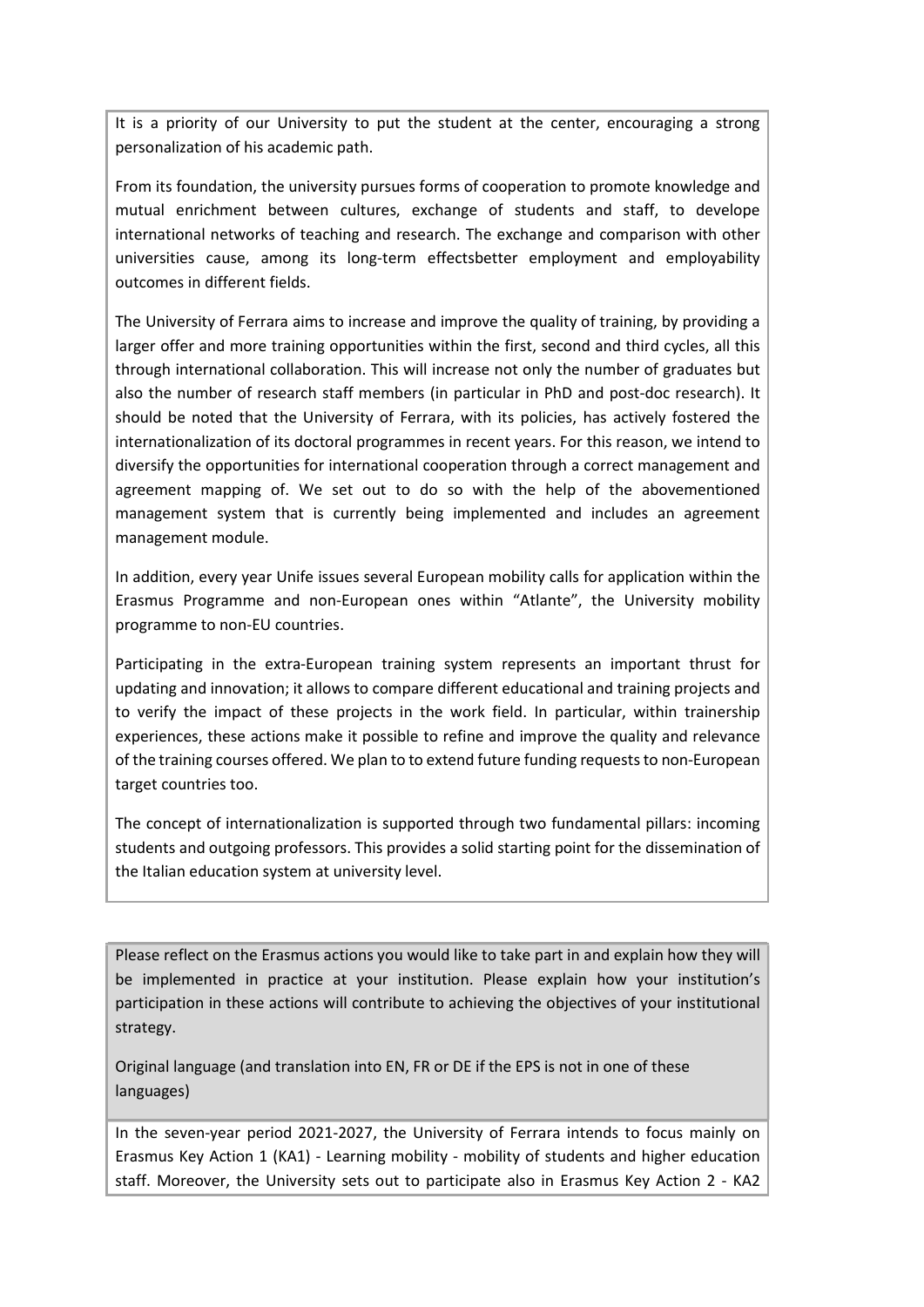Cooperation between organisations and institutions (Partnerships for cooperation and exchange of practices, Partnerships for excellence - European Universities, Partnerships for excellence - Erasmus Mundus Joint Masters, Innovation Partnerships) and Erasmus Key Action 3 - KA3 (Support for policy development and cooperation. This will allow the University to support and complement internationalisation activities consistent with the its strategy. The activities that are being undertaken or will be launched shortly to implement these actions in line with the University's internationalization strategy and its achievement are explained below.

In order to develop and achieve the objectives of its policy for updating internationalisation, Unife intends to implement learning mobility projects: mobility of students as well as of teaching and administrative staff, both to European and non-European countries, in an incremental way both quantitatively and, above all, qualitatively. The aim is to seek and provide organisational and economic support to students and staff through the use of increasingly streamlined and functional procedures and by identifying all the possible sources to fund mobility. The University plans to choose and take care of cooperation projects through bilateral agreements, favouring Institutionswith adequate descriptions of their degree programmes, credits, expected learning outcomes, approaches to teaching/learning and methods of profit assessment. Emphasis will be given to those Institutions whose standards are considered adequate, so that students do not have to request any additional activities or further assessment forms.

As far as cooperation between organisations and institutions is concerned, the aim is to set up partnerships for cooperation and exchange of good practices; partnerships for excellence: both through European Universities and Erasmus Mundus Joint Masters; finally, partnerships for innovation. The University also wants to test the possibility for action in the context of activities supporting policy development and cooperation. The aim here is to open up to new possibilities of collaboration with countries with which established contacts are not yet in place and to consider the areas of competence where the University of Ferrara has the greatest interest in strengthening the training and research offer.

In order to attract students from abroad, a wider catalogue of courses in English is on the way, thanks to the collaboration of foreign professors and tutors. In this way, by carrying out their teaching modules in English, incoming professors will contribute to increasing the University's international training offer.

At Unife, Incoming students are guaranteed digial administrative processes for enrolment and reception. As mentioned above, the complete mobility process is being digitized through the use of a management software, able to interface with all the Erasmus applications to provide data (Mobile Erasmus+, OLA, Dashboard IIS agreements, Mobility Tool+, etc.), so that students can easily find all the information they need to live a high quality mobility experience abroad.

Unife is working to make its Course Catalogue, the official guide for all Unife students, increasingly user-friendly and constantly updated for incoming students. A section of the institutional portal is dedicated to the list of all the Unife Degree programmes: http://www.unife.it/it/corsi/lauree-e-lauree-magistrali. Here, students can gather useful information for choosing the degree programme that is best for them: qualifications offered,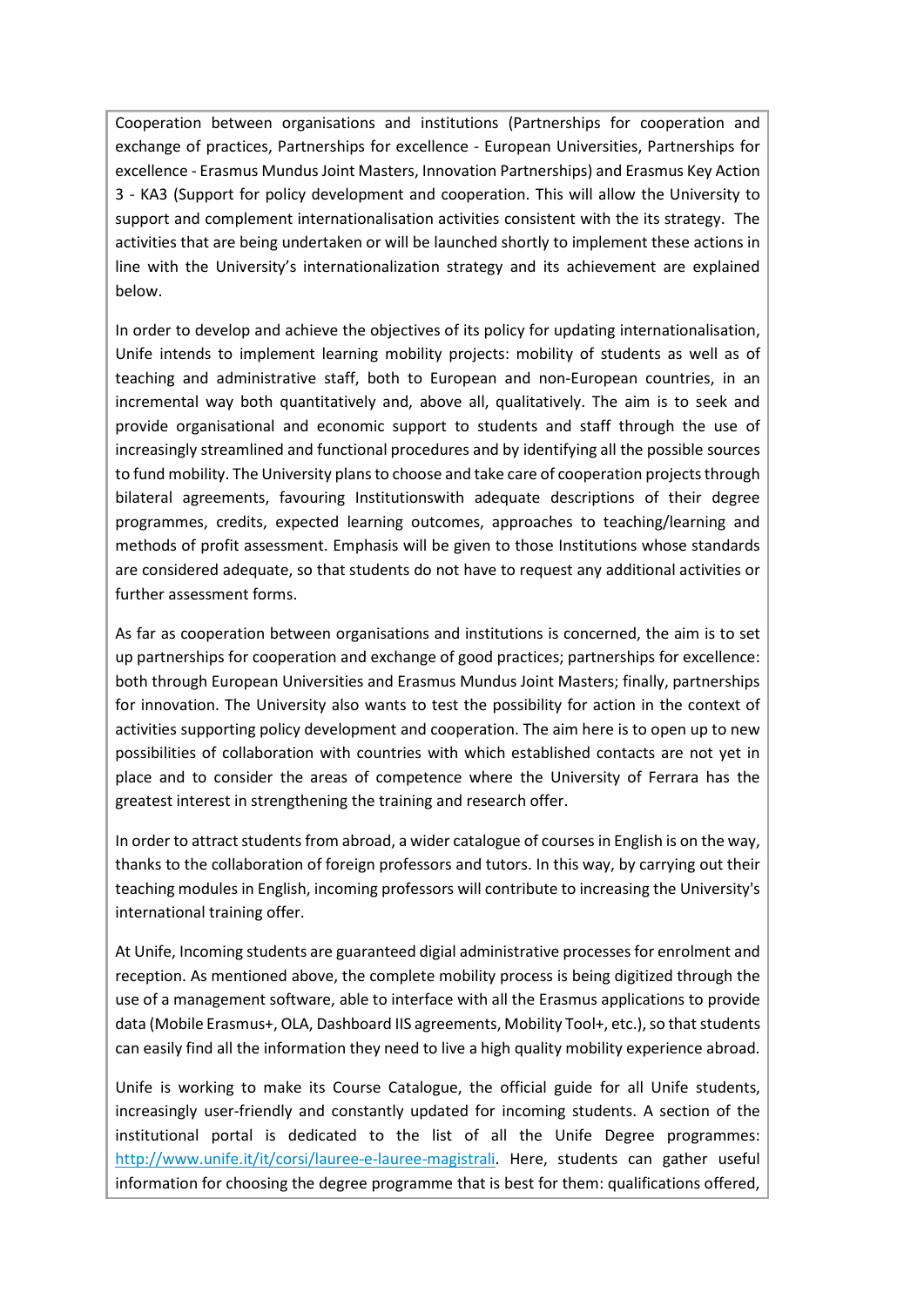the course descriptions, credit load, teaching and learning methods, assessment methods, course level, individual training units and resources available for learning. In addition, the following link includes a constantly updatedpresentation providing guidance in the choice of each Unife degree programme: http://www.unife.it/it/iscriviti/scegliere/corso/catalogoorientamento-2019-20.pdf. In addition, a detailed course catalogue is also available in English at the following link: www.unife.it/it/internazionale/venire/cosa-studiare.

Also the ECTS system is maintained and updated every year in order to guarantee an automatic and uniform recognition of the mobility criteria and periods abroad and compare them to other countries. In this sense, rationalising ans streamilining abroad-acquired CFU recognition procedures represents an objective. This is achieved by providing suitable advice and support to teachers and students (e.g. control of the outgoing study plan) and by implementing support actions aimed at students who have acquired CFU abroad in order to ensure the completion of regular time frames for their training.

In its overall strategy, the University of Ferrara intends to initiate and strengthen cooperation and internationalization agreements in order to enrich transdisciplinary knowledge between countries with different cultures and educational contexts.,

The University of Ferrara promotes collaboration with international institutes and encourages international exchanges of professors, students, graduates and technical-administrative staff through agreements and conventions, including economic support. To this end, for more than a decade now, the University has been promoting the Atlas programme, which allows for academic exchange with non-EU countries. Within the Atlas Programme students can carry out mobility periods for study, thesis research or internship, with the consequent acquisition of academic credits. The University will choose new Institutions for new agreements based on the criterion of similarity in terms of course catalogue as well as on the criterios of being able to complement our educational offer and providing students with a wider range of opportunities.

For some time now, Unife has been paying particular attention to the support and reception of incoming students, by taking into consideration the difficulties that students, especially non-EU ones, may encounter, and with specific services with the aim of facilitating the integration of the students themselves.

Once the names of incoming students have been received by a partner university, the first step will be to register them in the Unife platform and, in the case of students with non-EU citizenship, to send a communication via PEC to the respective Italian diplomatic representation to start the procedures for issuing the entry visa. At the same time, the student will receive a copy of this communication, as well as other information necessary to organize their study stay. Unife's administrative offices will also provide to each incoming student a support service for online applications, for the tax code activation and, at the same time, for issuing the university badge which includes, among other things, a credit card function (including account number that is necessary for receiving Erasmus mobility contributions, where applicable). In case the collaboration agreement includes it, once the exact mobility period of incoming students has been confirmed, the purchase of round-trip tickets and the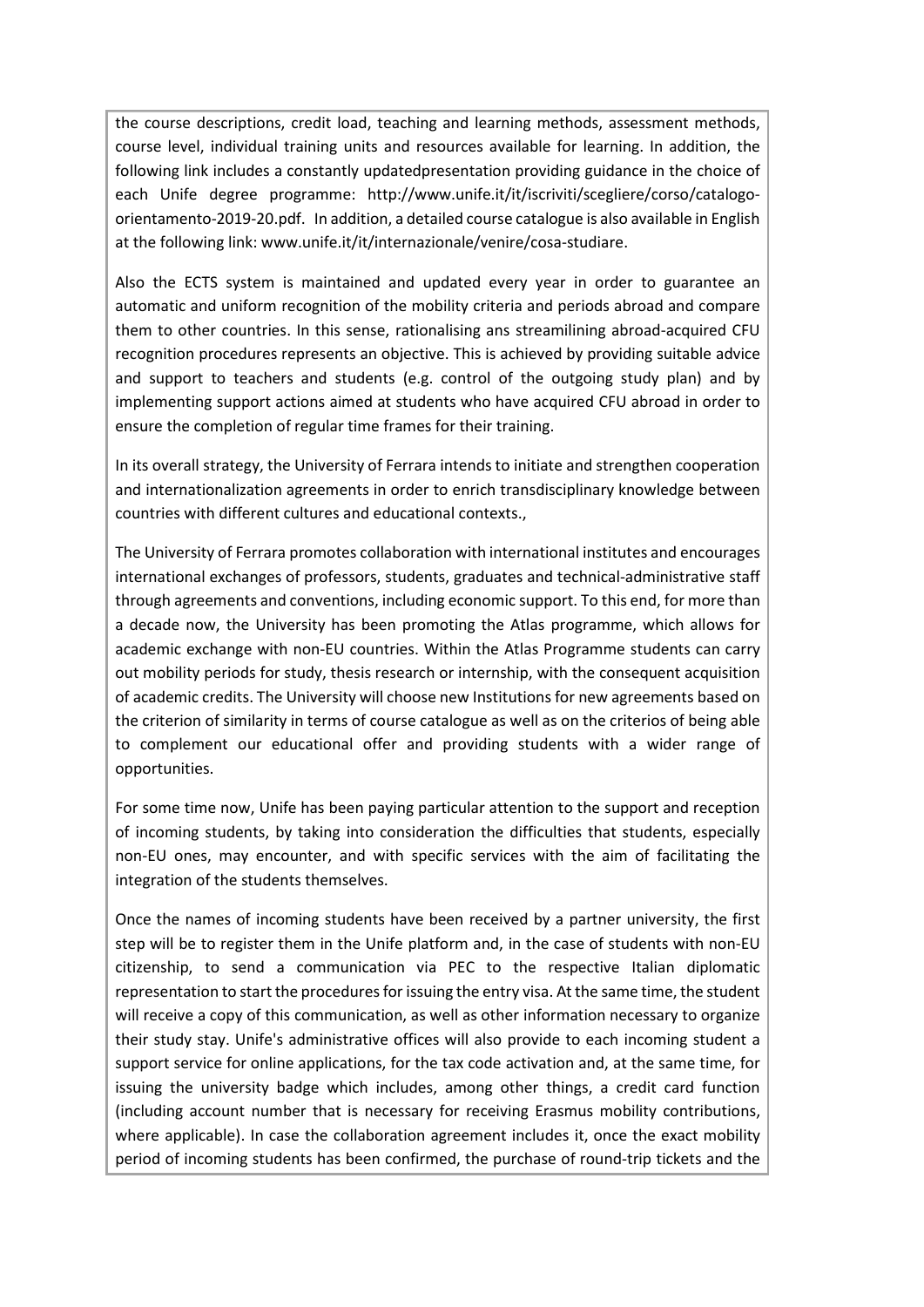booking of accommodation in Ferrara for each candidate will also be carried out. This of couse greatly facilitates the entry visaprocedures.

Thanks to the collaboration with the ESN (Erasmus Student Network), shortly before arriving in Ferrara, a Unife student will be assigned to each incoming student and walk the new student trhough its first weeks of mobility. Incoming students will also be able to participate in a welcome week during which they will receive information on the services provided by Unife, as well as take advantage of specific Italian language courses according to their language level and the support of a team of tutors for the administrative procedures for admission, for the compilation of the residence permit application and their unife study plan.

What is the envisaged impact of your participation in the Erasmus+ Programme on your institution?

Please reflect on targets, as well as qualitative and quantitative indicators in monitoring this impact (such as mobility targets for student/staff mobility, quality of the implementation, support for participants on mobility, increased involvement in cooperation projects (under the KA2 action), sustainability/long-term impact of projects etc.) You are encouraged to offer an indicative timeline for achieving the targets related to the Erasmus+ actions.

Original language (and translation into EN, FR or DE if the EPS is not in one of these languages)

The expected impact deriving from the implementation of the abovementioned programme/objectives can be summarized as follows.

## Short-medium term - next seven years

- strengthen and make consistent over time the international mobility of students, lecturers, researchers and administrative technicians towards an increasing number of different universities with quality reports on different fields of study and research;

- increase Unife's relations with other world-class universities which either are at the top of the rankings and/or belong to geographical areas with a high potential for the development of future projects (also in the field of research); this achievement is measurable through the number of newly signed agreements;

- create simplified and automated systems for exam recognition for students during their mobility; this achievement measurable through the number of credits they have acquired abroad;

- strengthen the university's capability for training actions also through experiences abroad, that are highlighted in the Diploma Supplement and will be a testimony to the individual's ability to adapt to different studying systems and methods;